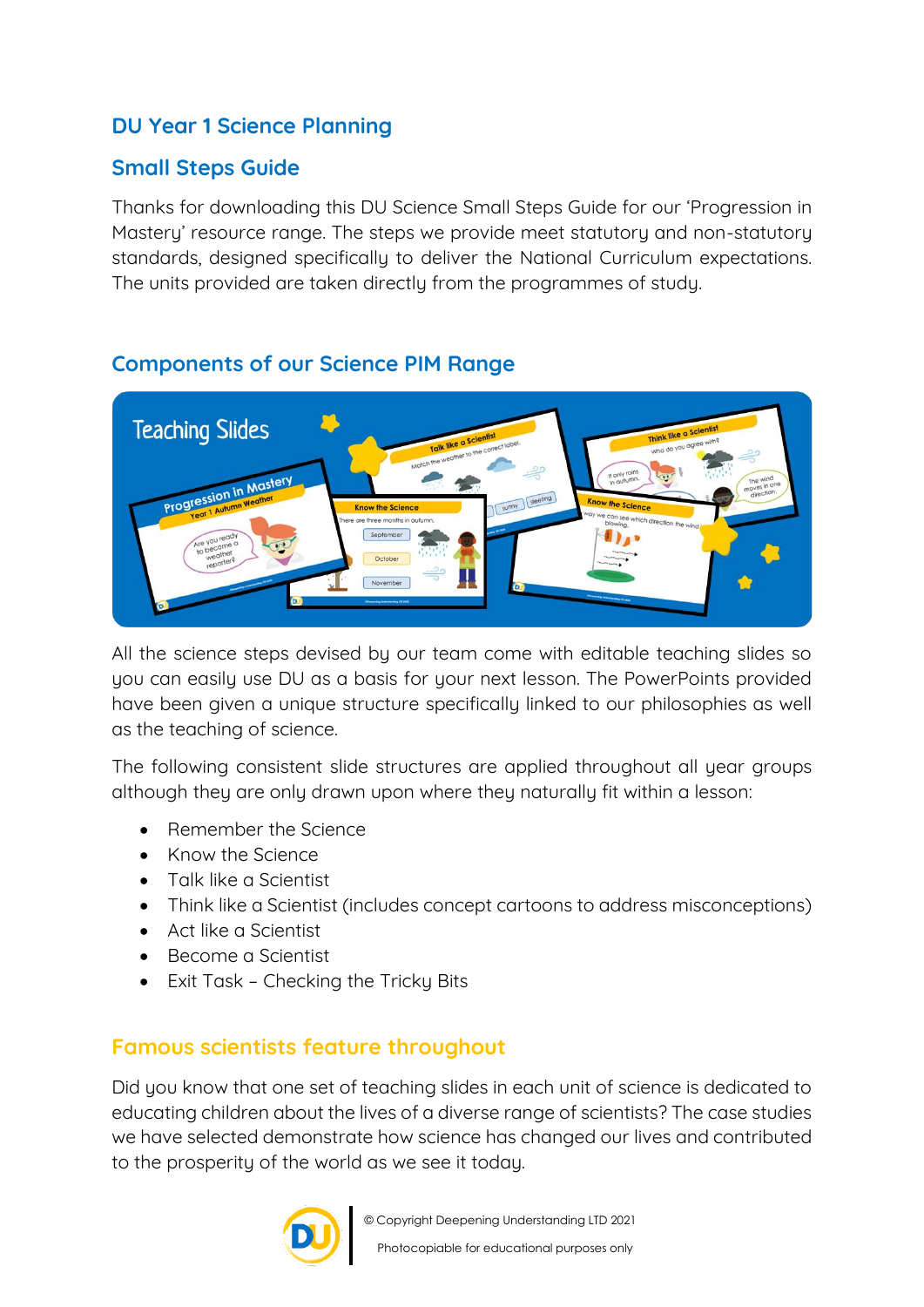

**In each step, you are provided with tasks for independent activities to evidence learning. These write-on worksheets are perfect for whole class teaching and offering a balance for all learners. They provide a structure for all pupils to access learning from the same starting point whilst also acting as a guide for encouraging pupils to record their own learning. Through use of our task sheets, we believe that greater depth pupils will naturally demonstrate their ability through the detail of their responses and precise scientific vocabulary they apply.**



**Within practical steps, investigation cards can be downloaded. In Key Stage 1, these can be easily shared with pupils on your classroom's screen and in the latter primary years, pupils may be able to follow these as a means of leading their own investigations. The cards detail the line of enquiry, equipment needed and the method of investigation. These could even be used for your own professional practice, allowing you the chance to test the activity before delivering it yourself.** 

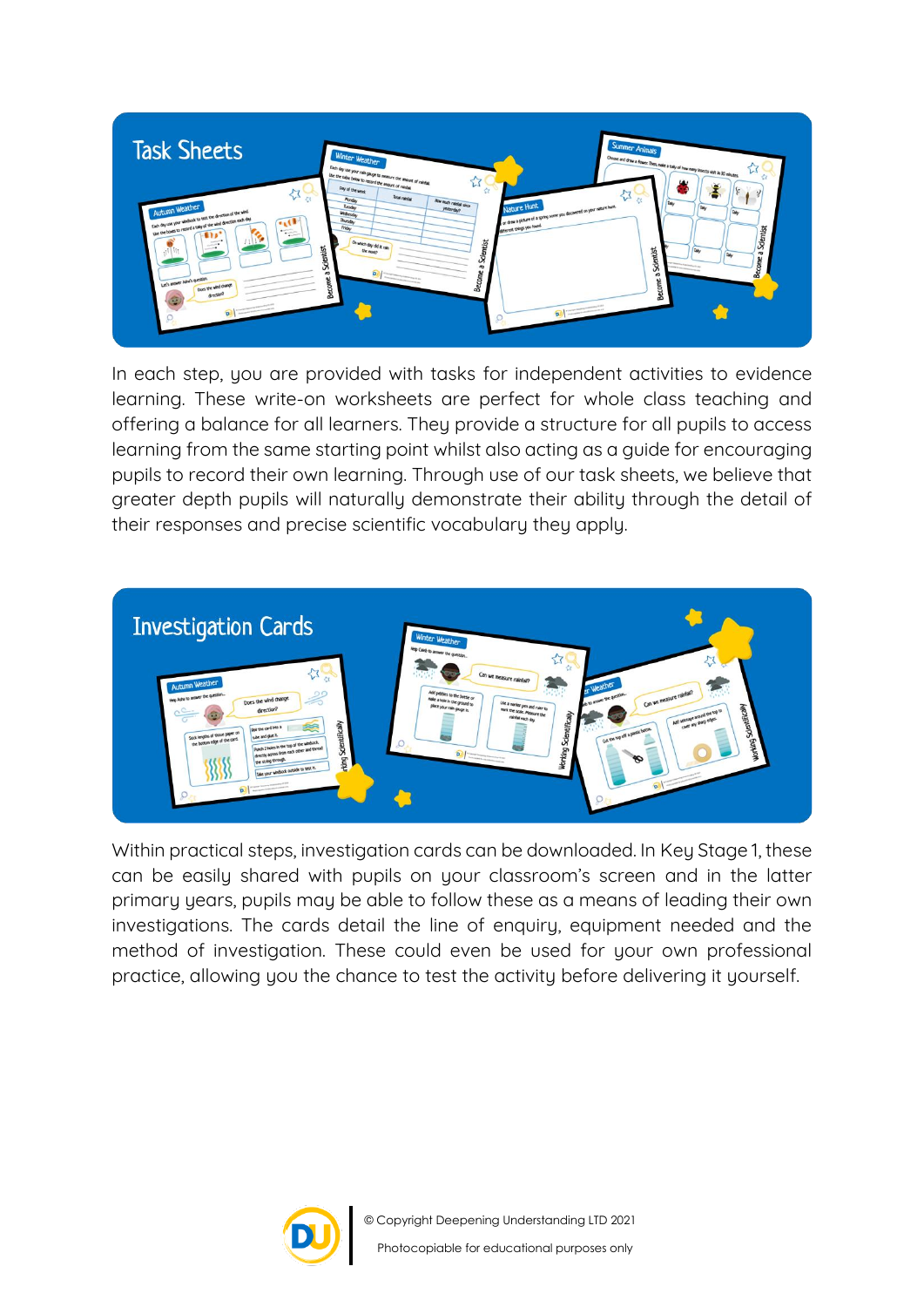## **Our Small Steps Collection**

**The grids below outline how you may sequence each unit of science in your Year 1 learning journey across the year. DU always encourages you to make changes to the materials we provide to suit the needs of pupils you teach and align our materials to any school philosophies as part of your research-driven curriculum. These steps are versatile – they can be used within a single lesson or spread across multiple sessions of science.**

#### **Unit 1: Seasons**

**For this unit, teach steps 1-3 before steps 4-7 in the autumn term. Then, teach each succeeding 4 steps in each seasonal period across the year.** 

| <b>Step Number</b> | <b>Pack Name</b>                    |
|--------------------|-------------------------------------|
| 001                | What Is a Season? (Part One)        |
| 002                | What Is a Season? (Part Two)        |
| 003                | <b>Changes in Daylight</b>          |
| Autumn             |                                     |
| 004                | <b>Autumn Nature Hunt</b>           |
| 005                | <b>Autumn Animals</b>               |
| 006                | <b>Autumn Weather</b>               |
| 007                | <b>Autumn Clothes</b>               |
| Winter             |                                     |
| 008                | <b>Winter Nature Hunt</b>           |
| 009                | <b>Winter Animals</b>               |
| 010                | <b>Winter Weather</b>               |
| 011                | <b>Winter Clothes</b>               |
| Spring             |                                     |
| 012                | <b>Spring Nature Hunt</b>           |
| 013                | <b>Spring Animals</b>               |
| 014                | <b>Anders Celsius *COMING SOON*</b> |
| 015                | <b>Spring Weather</b>               |
| 016                | <b>Spring Clothes</b>               |
| Summer             |                                     |
| 017                | <b>Summer Nature Hunt</b>           |
| 018                | <b>Summer Animals</b>               |
| 019                | Summer Weather                      |
| 020                | <b>Summer Clothes</b>               |

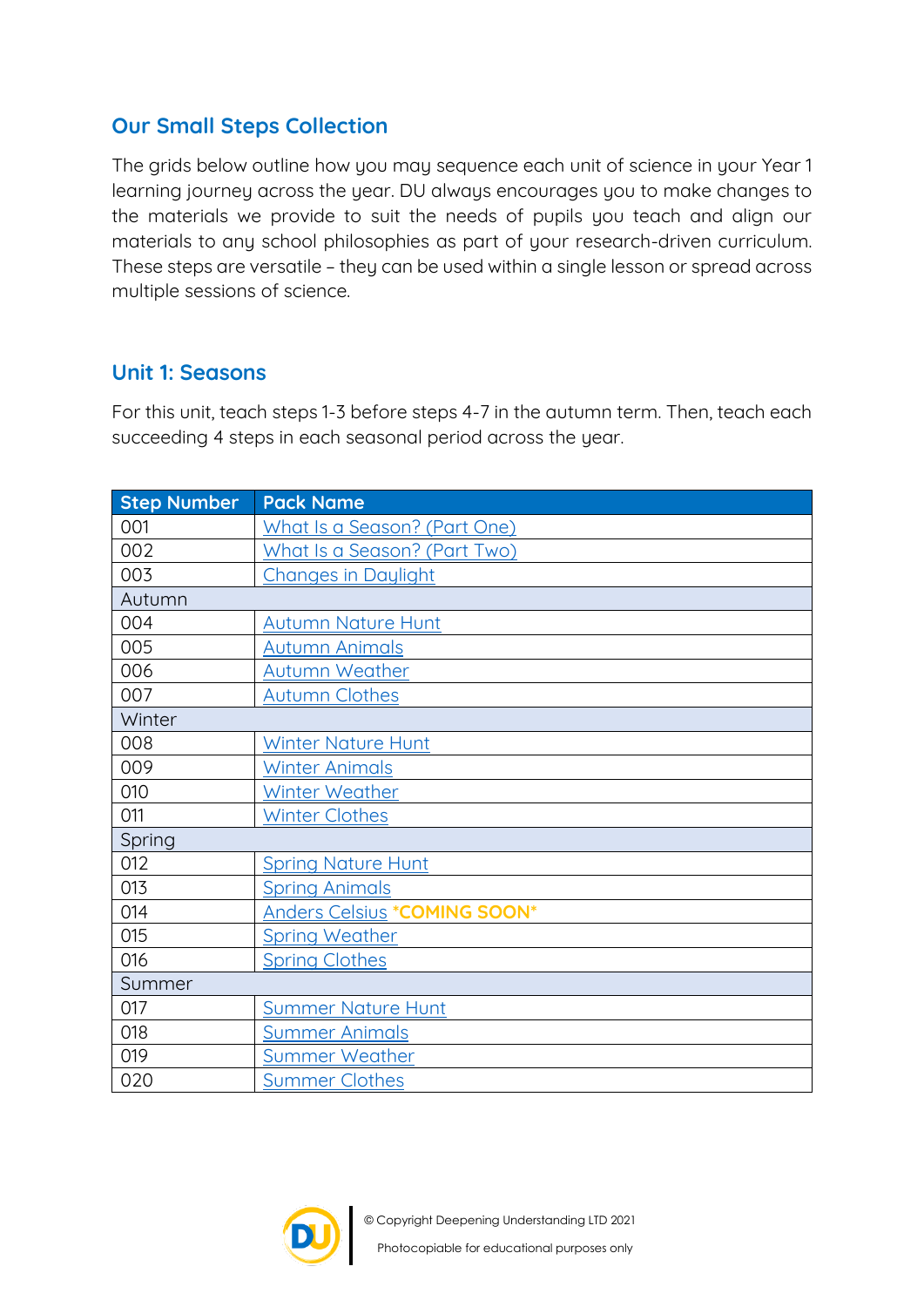# **Unit 2: Animals including Humans**

| <b>Step Number</b> | <b>Pack Name</b>              |
|--------------------|-------------------------------|
| 021                | Pets                          |
| 022                | <b>Wild Animals</b>           |
| 023                | Steve Backshall *COMING SOON* |
| 024                | What Do Animals Eat?          |
| 025                | We Are Animals                |

#### **Unit 3: Senses**

| <b>Step Number</b> | <b>Pack Name</b>               |
|--------------------|--------------------------------|
| 026                | Sight                          |
| 027                | <b>Hearing</b>                 |
| 028                | Smell                          |
| 029                | Linda Brown Buck *COMING SOON* |
| 030                | <b>Taste</b>                   |
| 031                | Touch                          |
| 032                | The Human Body                 |

## **Unit 4: Plants**

| Step Number Pack Name |                              |
|-----------------------|------------------------------|
| 033                   | Where Do We See Plants?      |
| 034                   | Beatrix Potter *COMING SOON* |
| 035                   | Trees                        |
| 036                   | Roots, Stems and Trunks      |
| 037                   | <b>Flowers</b>               |